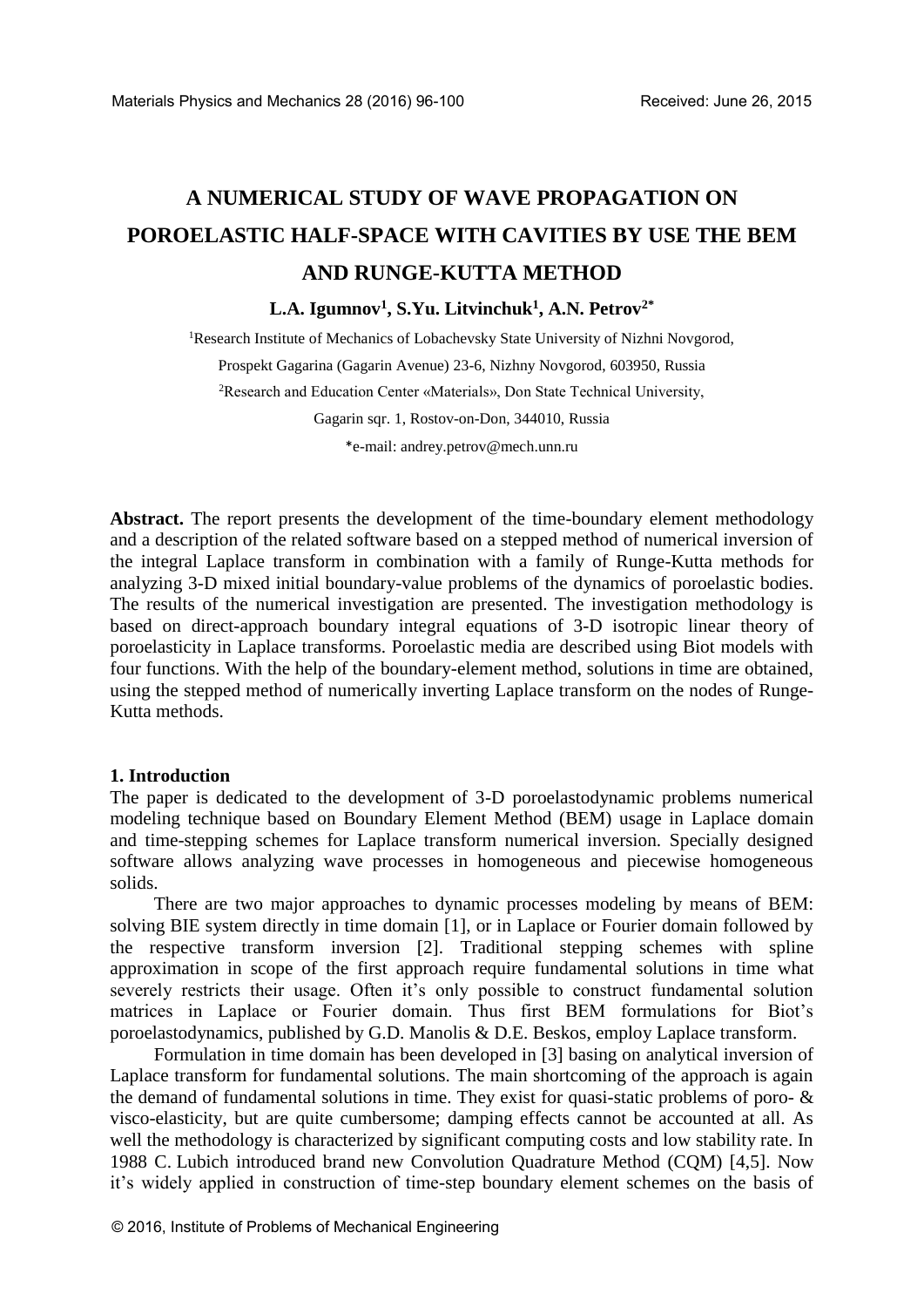fundamental solutions in Laplace domain [6, 7]. CQM helps to get rid of fundamental solutions in time requirement and shows better stability but is still costly. Work [8] addresses the issue of Runge-Kutta-based CQM usage. Various combinations of this CQM modification with BEM stepping schemes were developed in [9, 10]. An overview of different boundary element approaches based on CQM is presented in [11]. Works [9, 12] estimate the accuracy and precision of Runge-Kutta-based CQM. In this paper a similar boundary element scheme based on the stepping method for Laplace transform numerical inversion is considered. A modification of the scheme with varied integration step relying on highly oscillatory quadrature principles is employed.

#### **2. Problem formulation**

The boundary-value problem for full Biot's model of linear saturated poroelastic continuum in Laplace domain concerning 4 basic functions – skeleton displacements  $\overline{u}_i$  and pore pressure  $\bar{p}$  – takes the following form [6]:

$$
G\overline{u}_{i,jj} + \left(K + \frac{G}{3}\right)\overline{u}_{j,ij} - (\alpha - \beta)\overline{p}_{,i} - s^2(\rho - \beta\rho_f)\overline{u}_i = -\overline{F}
$$
\n(3)

$$
\frac{\beta}{s\rho_f} \overline{p}_{ii} - \frac{\phi^2 s}{R} \overline{p} - (\alpha - \beta)s\overline{u}_{i,i} = -\overline{a}, \quad x \in \Omega,
$$
\n(4)  
\n
$$
\overline{u}'(x, s) = \widetilde{u}', \quad x \in \Gamma^u, \quad \overline{u}' = (\overline{u}_1, \overline{u}_2, \overline{u}_3, \overline{p}),
$$

$$
\overline{u}'(x,s) = \widetilde{u}', \quad x \in \Gamma^u, \quad \overline{u}' = (\overline{u}_1, \overline{u}_2, \overline{u}_3, \overline{p}),
$$
  
\n
$$
\overline{t}'_n(x,s) = \widetilde{t}'_n, \quad x \in \Gamma^\sigma, \quad \overline{t}' = (\overline{t}_1, \overline{t}_2, \overline{t}_3, \overline{q})
$$
\n(6)

$$
\bar{t}'_n(x,s) = \tilde{t}'_n, \quad x \in \Gamma^{\sigma}, \quad \bar{t}' = (\bar{t}_1, \bar{t}_2, \bar{t}_3, \bar{q})
$$
\n
$$
(6)
$$

where  $\Gamma^u$  denotes Dirichlet boundary and  $\Gamma^{\sigma}$  denotes Neumann boundary, *G*, *K* are elastic moduli  $\phi$  is porosity,  $\overline{F}_i$ ,  $\overline{a}$  are bulk body forces,

$$
\beta = \frac{\kappa \rho_f \phi^2 s}{\phi^2 + s\kappa (\rho_e + \phi \rho_f)}, \ \alpha = 1 - \frac{K}{K_s},\tag{7}
$$

$$
R = \frac{\phi^2 K_f K_s^2}{K_f (K_s - K) + \phi K_s (K_s - K_f)}
$$
(8)

- constants describe the interaction between the skeleton and filler,  $\kappa$  is permeability,  $\rho$ ,  $\rho_e$ ,  $\rho_f$  are material density, apparent mass density and filler density respectively,  $K_s$ ,  $K_f$ are elastic bulk moduli of the skeleton and filler respectively.

#### **3. BEM application**

The boundary-value problem can be reduced to the following boundary integral equation [6,<br>13, 14]:<br> $\alpha_{\Omega} \bar{u}_k(x,s) + \int_{\Gamma} (\tilde{T}_{ik}(x,y,s)\bar{u}_i(y,s) - \tilde{T}_{ik}(x,y,s)\bar{u}_i(x,s) - \tilde{U}_{ik}(x,y,s)\bar{t}_i(y,s)) d\Gamma = 0,$  (10) 13, 14]:

13, 14]:  
\n
$$
\alpha_{\Omega} \overline{u}_{k}(x, s) + \int_{\Gamma} (\tilde{T}_{ik}(x, y, s) \overline{u}_{i}(y, s) - \tilde{T}_{ik}(x, y, s) \overline{u}_{i}(x, s) - \tilde{U}_{ik}(x, y, s) \overline{t}_{i}(y, s)) d\Gamma = 0,
$$
\n
$$
(x \in \Gamma), \quad \overline{t} = (\overline{t}_{1}, \overline{t}_{2}, \overline{t}_{3}, \overline{q})^{T}, \quad \overline{u} = (\overline{u}_{1}, \overline{u}_{2}, \overline{u}_{3}, \overline{p})^{T},
$$
\n(19)

where  $\tilde{U}(x, s)$ ,  $\tilde{T}(x, s)$  are fundamental and singular solutions for boundary integral equation (BIE),  $\tilde{T}^0(x, s)$  contains the singularities isolation.

To approximate the boundary consider its decomposition to a set of quadrangular and triangular 8-node biquadratic elements, where triangular elements are treated as singular quadrangular. Every element is mapped to a reference one (square  $\xi = (\xi_1, \xi_2) \in [-1, 1]^2$  or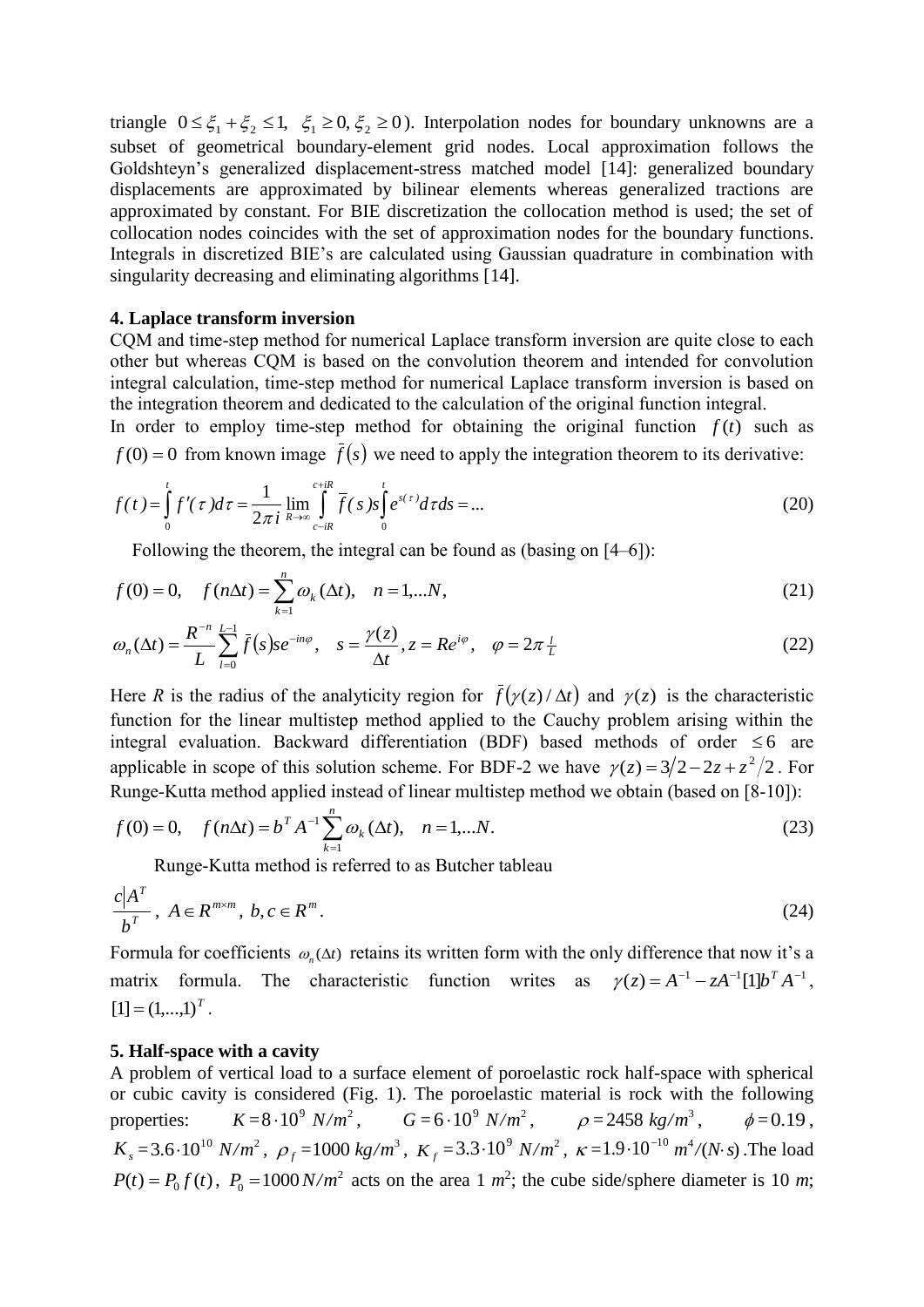the center of cavity is located at a depth of  $h = 7.5m$  under the excitation area. The halfspace surface is impermeable:  $q=0$ . The problem is treated with the help of Radau-based scheme with N=250 and L=1000 on [0, $\pi$ ]. Boundary element mesh takes into account 2 symmetry planes; quarter of the mesh contains 420 elements on the surface and 324 elements on the cavity boundary. Responses of displacements and pore pressure at point 15 *m* from the excitation area are shown in Figs. 2-3 in comparison with the case of poroelastic half-space without cavity.



**Fig. 1.** Half-space with a cavity.







**Fig. 3.** Pore pressure.